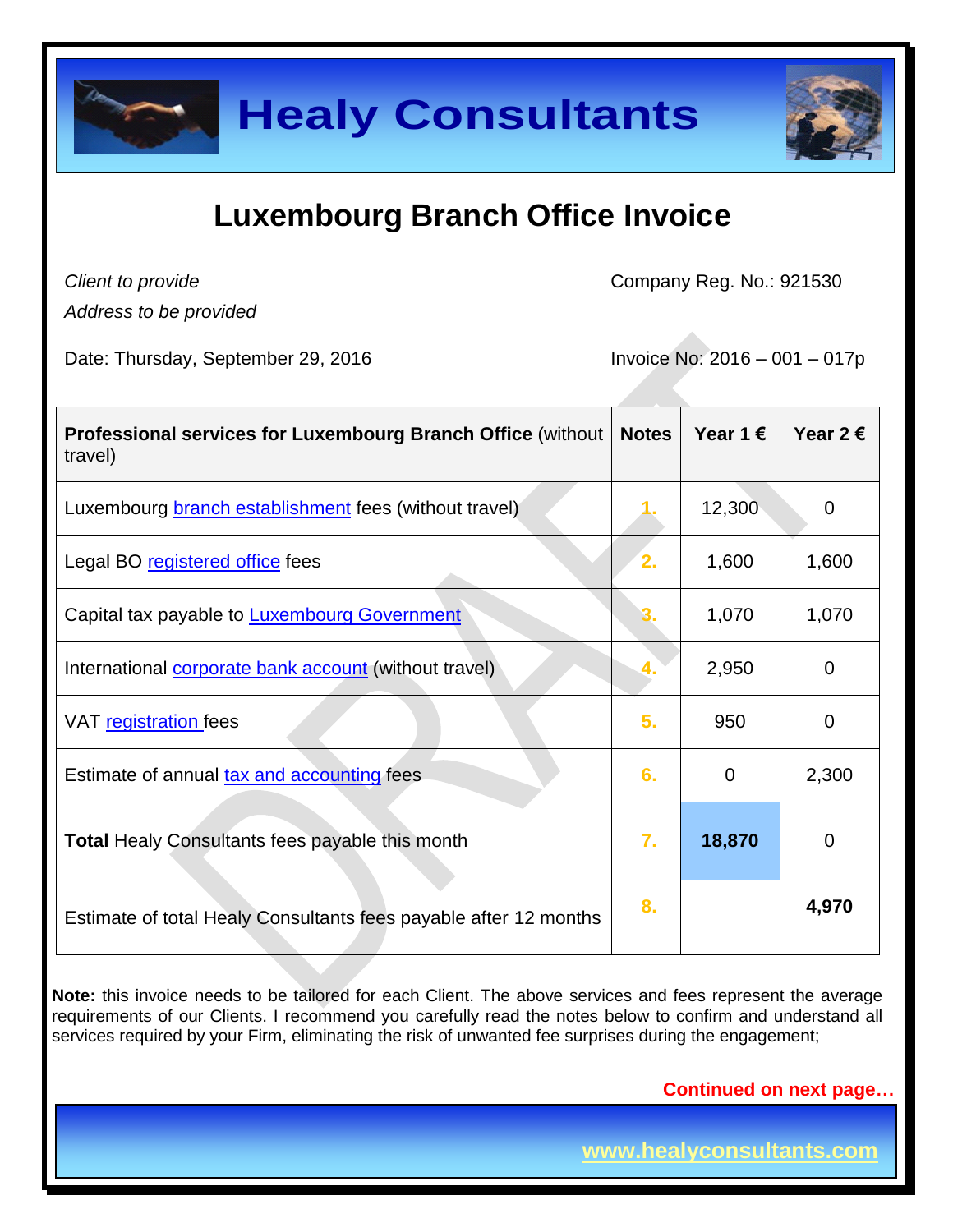### **Luxembourg Branch Office Invoice**

#### *Notes to invoice above*

**1.** Healy Consultants' fees to efficiently and effectively complete Luxembourg branch office registration within [3 weeks](http://www.healyconsultants.com/luxembourg-company-registration/fees-timelines/#timelines) by i) choosing the optimum regulatory license for our Client's business activities ii) reserving a branch office name with the [Chamber of Commerce](http://www.guichet.public.lu/entreprises/en/creation-developpement/forme-juridique/societe-capitaux/sa/index.html) iii) settling our accountants' and lawyers' fees and  $\mathbf{v}$  preparing a high quality branch office incorporation application for [the Chamber of Commerce;](http://www.guichet.public.lu/entreprises/en/creation-developpement/forme-juridique/societe-capitaux/sa/index.html)

All [engagement fees](http://www.healyconsultants.com/company-registration-fees/) (click link) are agreed and paid up front and agree to the fees published on our country web pages. Consequently, there are no hidden fees, surprises or ambushes throughout the engagement. All engagement deadlines are agreed up front in the form of a [detailed project](http://www.healyconsultants.com/index-important-links/example-project-plan/)  [plan,](http://www.healyconsultants.com/index-important-links/example-project-plan/) mapping out [deliverables](http://www.healyconsultants.com/deliverables-to-our-clients/) by week throughout the engagement term;

Every week during the engagement, Healy Consultants will email our Client a detailed status [update.](http://www.healyconsultants.com/index-important-links/weekly-engagement-status-email/) Our Client is immediately informed of engagement problems together with solutions. Your dedicated engagement manager is reachable by phone, Skype, live chat and email and will communicate in your preferred language;

- **2.** In accordance [Luxembourg Company Law 1915,](http://www.ehp.lu/uploads/media/Law_of_10th_August_1915_updated_August_2011.pdf) each BO shall as from the date of its incorporation have a legal registered office in Luxembourg, to which all official government communications and notices may be addressed. To comply with this statutory requirement, Healy Consultants' Luxembourg office will be the registered office address for your branch office. Thereafter, this address will be used to receive Government correspondence including **i)** the annual tax return, **ii)** notice of the annual return; and **iii)** notice of government audits. Most of our Clients wish to place Healy Consultants [Luxembourg office address \(click link\)](http://www.healyconsultants.com/virtual-office/) on invoices, contracts, websites and business cards;
- **3.** This fee is an estimate of Government costs to complete your Firm's engagement. All Government fee payments will be supported by original receipts and invoices. Examples of Government costs include include **i)** registering the BO at the Register of Commerce and Companies; **ii)** paying the fixed specific registration fee to the Land Registration and Estates Department; **iii)** paying the stamp duty for the business permit; and **iv)** obtaining a LuxTrust certificate. Following engagement completion, Healy Consultants will refund our Client any excess of funds received over actual Government costs paid;

 **Continued on next page…**





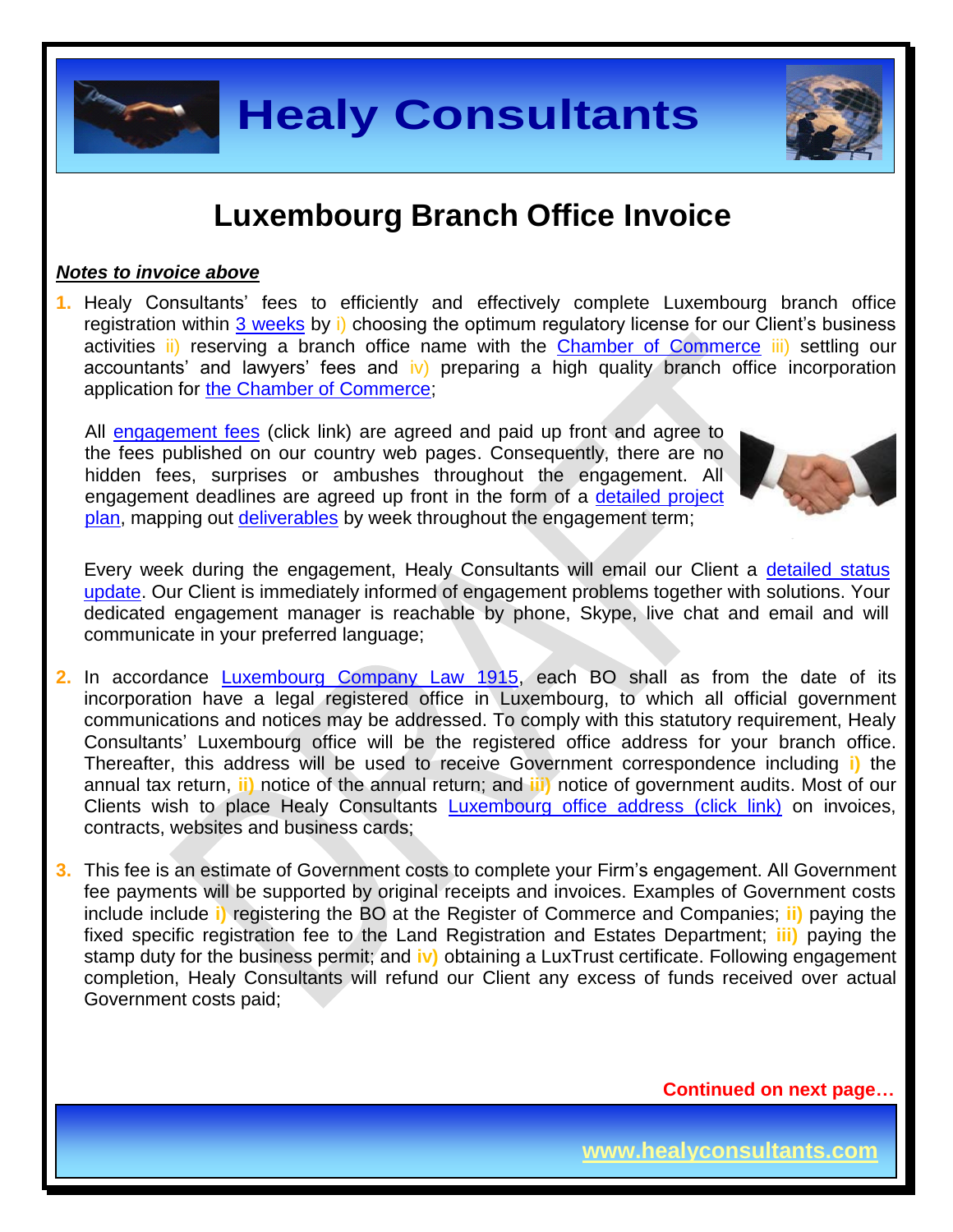



### **Luxembourg Branch Office Invoice**

**4.** Healy Consultants will be pleased to open a Luxembourg branch office bank account without our Client travel. It is a time consuming task, and Healy Consultants will shelter our Client from the associated administrative challenges. As you can appreciate, it is a difficult task to obtain bank account approval through a newly formed branch office when shareholders, directors and bank signatories reside overseas. Healy Consultants will prepare a business plan for the bank to optimize the probability of branch office bank account approval. Depending on our Client's business and nationality, there is a 20% probability the banks will request a bank signatory to travel for a one hour bank interview. Healy Consultants will try its best to negotiate with the bank for a travel exemption. If our Client must travel to Luxembourg for branch office bank account opening, Healy Consultants will refund our Client €950;

If our Client is not comfortable with only a Luxembourg branch office bank account, Healy Consultants will be pleased to open [an international corporate bank account](http://www.healyconsultants.com/international-banking/) (click link) outside of Luxembourg. Examples include New York, Germany, Liechtenstein, Austria, Bulgaria, South Africa, Australia, London, South America or Dubai. All banks will be top tier banks in these countries with excellent internet banking services. Example of our global banking partners include HSBC, Standard Chartered Bank, Citibank, Barclays, Standard bank, ANZ bank, VTB bank, UBS, Credit Suisse;

The banks enjoy ultimate power of approval of branch office bank account applications. Consequently, guaranteed success is outside of Healy Consultants' control. What is inside our control is the preparation and submission of a high quality bank application that maximizes the likelihood of approval. To date, we enjoy a 100% approval record because of our global banking [relationships](http://www.healyconsultants.com/international-banking/corporate-accounts/) and determination.







Global banks continue to tighten branch office bank account opening procedures, their internal compliance departments completing more thorough due diligence of Clients. Consequently, our Clients should expect the bank account approval period to take up to 4 weeks. Furthermore, global banks now require evidence of proof of business in the country where the branch office bank account will be, including sales contracts or lease agreement;

 **Continued on next page…**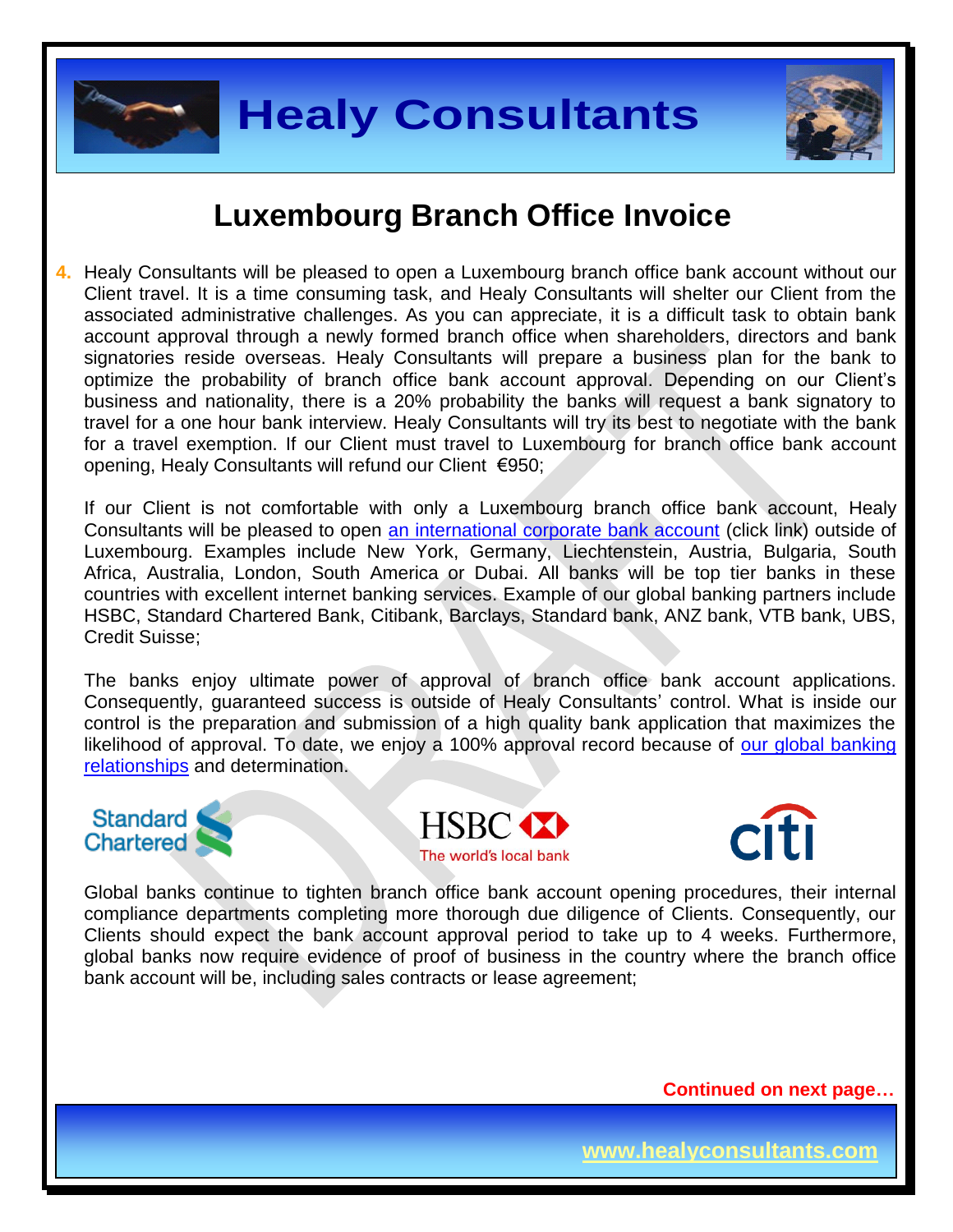

## **Luxembourg Branch Office Invoice**

- **5.** In accordance with Luxembourg law, each entity must register for corporate tax and VAT at the [Land Registration and Estates Department](http://www.aed.public.lu/enregistrement/index.html) if its expected annual turnover exceeds €25,000. Healy Consultants will be happy to assist your firm with tax and VAT registration for a one time fee of €950;
- **6.** For an active trading branch office, these [accounting and tax](http://www.healyconsultants.com/luxembourg-company-registration/accounting-legal/) fees are an estimate of Healy Consultants fees to efficiently and effectively discharge your annual branch office accounting and tax obligations. Following receipt of a set of draft accounting numbers from your branch office, Healy Consultants will more accurately advise accounting and tax fees. For a dormant branch office, Healy Consultants fees are only €950. Accounts must be prepared according to Luxembourg GAAP;



- **7.** All fees quoted in this invoice correspond to fees quoted [on Healy Consultants' website.](http://www.healyconsultants.com/company-registration-fees/) Please review this invoice carefully to identify errors. During the rush of the business day, it is possible that Healy Consultants inadvertently made fee calculation errors, typing errors or omitted services or omitted historic fee payments from Clients. In the unfortunate event you identify invoice errors, please revert to me directly re the same. I apologize in advance if I or my staff made invoice errors;
- **8.** Assuming our Clients re-engage Healy Consultants in year 2, this fee is an estimate of the fees payable next year, 12 months after the date of branch office registration;
- **9.** The fees quoted in this invoice are a prediction of the fees required to efficiently and effectively complete this engagement in a timely manner. If during the engagement Healy Consultants realizes that the project is more complex than anticipated, requiring a large additional investment of time, my Firm will revert to request additional fees. If Healy Consultants completes the engagement faster and more easily than expected, Healy Consultants is happy to refund some fees to our Client;
- **10.**Engage Healy Consultants to [project manage](http://www.healyconsultants.com/project-manage-engagements/) business set up in every country on the planet. We are the best in the [world](http://www.healyconsultants.com/best-in-the-world/) at what we do, timely completing the  $A$  to  $Z$  of every country engagement;
- **11.**Branch business activities are limited to the business activity of the parent company. A branch does not have a maximum number of employees that it can employ. The branch suffers a corporation tax of 21%. A branch can i) lease office premises and ii) issue sales invoice to Clients' and iii) sign local legal contracts. A branch can import and export goods. The life of the branch is unlimited.

 **Continued on next page…**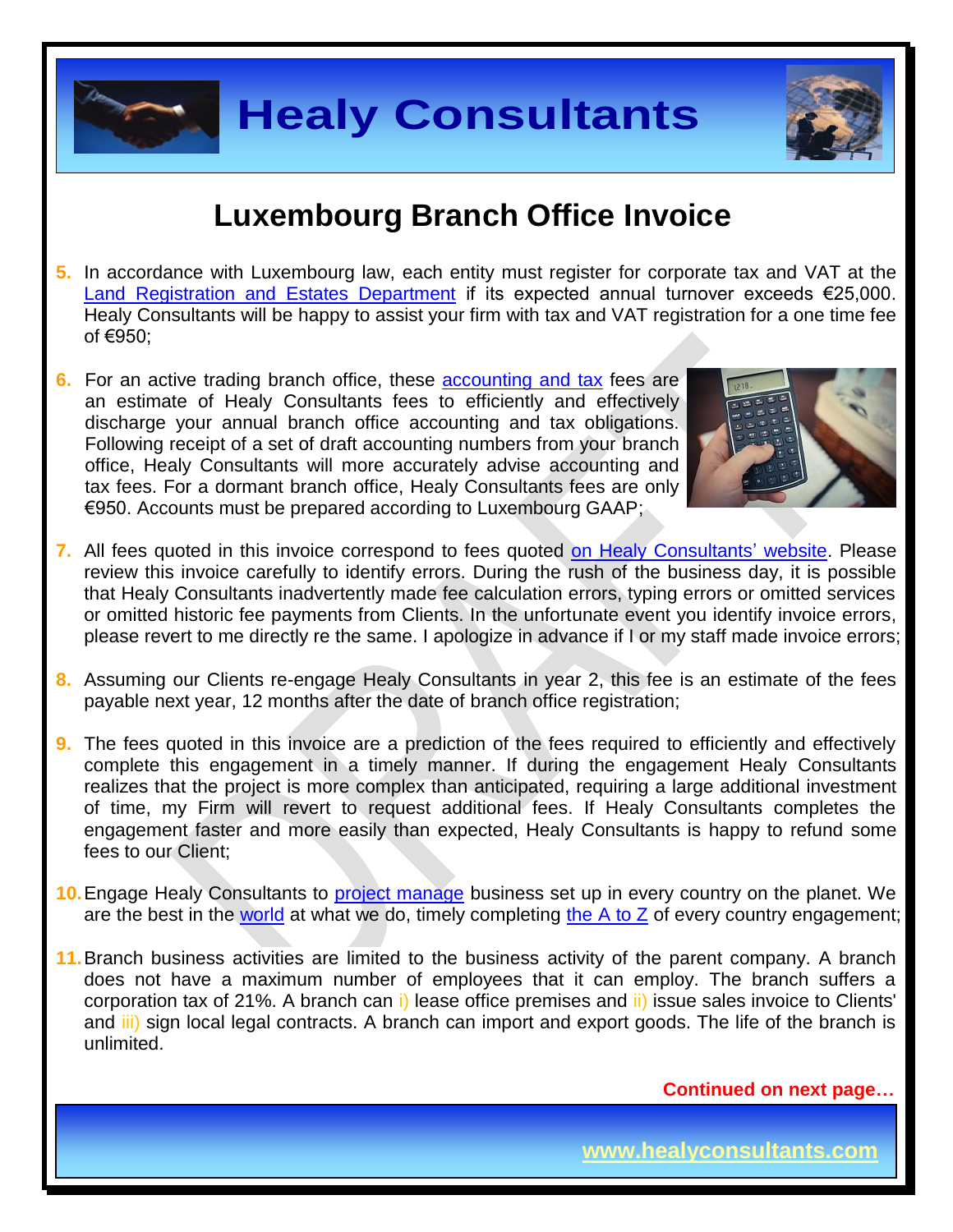

## **Luxembourg Branch Office Invoice**

- **12.**In accordance [Luxembourg Company Law 1915,](http://www.ehp.lu/uploads/media/Law_of_10th_August_1915_updated_August_2011.pdf) there is no share capital to be deposited in a bank account prior to incorporation;
- **13.**If our Client and Healy Consultants properly plan this engagement, our Clients' will *not* have to travel during this engagement. Healy Consultants will efficiently and effectively and aggressively complete branch registration and branch office bank account opening in a timely manner without our Client presence. Instead, our Client will need to **i)** sign and get documents legalized in the embassy in their country of origin and **ii)** courier the originals to Healy Consultants office;



- 14. If required, Healy Consultants will be pleased to assist your firm to secure employee [visa](http://www.healyconsultants.com/luxembourg-company-registration/formation-support-services/) approvals. Our fee is €2,950 for the first employee, €1,950 for the second employee, €950 per employee thereafter. Our employee visa fees includes preparation of a quality visa application and submitting to the correct Government immigration officers. The Government enjoys ultimate power of approval of visa applications. Consequently, guaranteed success is outside of Healy Consultants' control. What is inside our control is the preparation and submission of a high quality immigration visa application that maximizes the likelihood of visa approval;
- **15.**In accordance with the [Luxembourg Company Law 1915,](http://www.ehp.lu/uploads/media/Law_of_10th_August_1915_updated_August_2011.pdf) each Luxembourg Branch Office must have at least one individual branch director or authorized signatory ordinarily resident in Luxembourg. If required, Healy Consultants will be pleased to provide your firm with a professional nominee representative in Luxembourg. Our fee amounts to €11,850 per annum;
- **16.** If our Client requires nominee services [\(click link\),](http://www.healyconsultants.com/corporate-outsourcing-services/nominee-shareholders-directors/) Healy Consultants will be pleased to assist. Our annual fee for corporate nominee director or shareholder amounts to €2,800. Our annual fee for a non-resident individual nominee director or individual shareholder amounts to €4,600. Our annual fee for a Luxembourg resident nominee director or shareholder amounts to €11,850;
- **17.**For an additional fee of €8,290 and to secure completion of the engagement in a timely manner, Mr. Aidan Healy will act as nominee shareholder, director and bank signatory for 3 months. With this nominee strategy, Healy Consultants expects to complete branch office registration and branch office bank account opening without **i)** an immediate need for our Client's legalized documents and **ii)** without our Client's employee travel. That said, there is a 15% probability Healy Consultants will need to revert to our Client during the engagement for corporate documents or the bank may request the bank signatory to travel;

 **Continued on next page…**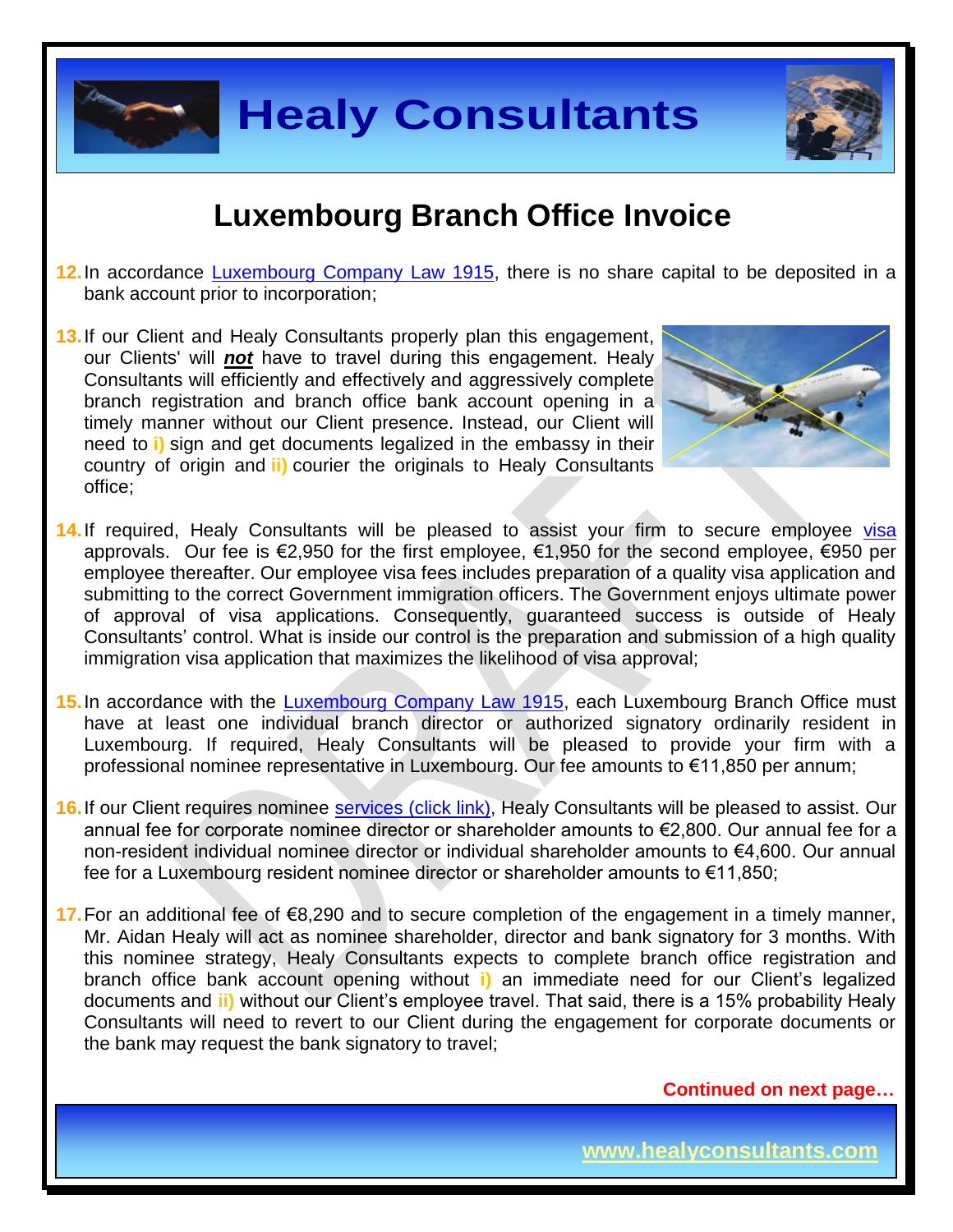

## **Luxembourg Branch Office Invoice**

- **18.**If your Firm requires an office space in Luxembourg, Healy Consultants will be pleased to assist. Our one-time fee for this service amounts to  $\epsilon$ 950. The monthly rent thereafter will be paid independently and directly to the landlord by our Client. An estimate of such a rental for a space of 10 sq. m. for one employee is €2,100 per month;
- **19.**Depending on our Client's business and nationality, the Luxembourg Government may require a special regulatory license to carry on your business in the country. Healy Consultants will assist our Client secure license approval; there may be additional engagement fees. However, the Government enjoys ultimate power of approval of branch office registrations and business licenses;
- **20.**During the engagement, shareholders and directors' documents may need to be translated into the local language; before the Government and Bank approves branch office registration and branch office bank account opening respectively. Consequently, our Client should budget for possible additional translation and embassy attestation fees. Either our Client or Healy Consultants can complete this administrative task;

As always, Healy Consultants will negotiate with all third parties to eliminate or reduce additional engagement costs. For transparency purposes, all third party fee payments will be supported by original receipts and invoices. Examples of possible third party payments include **i)** embassy fees **ii)** notary public costs **iii)** official translator fees;

- **21.**Some of our Clients' require an [immediate country](http://www.healyconsultants.com/turnkey-solutions/) solution. With this strategy, within a day Healy Consultants can supply our Client **i)** an existing dormant Luxembourg company number and **ii)** an already approved Luxembourg corporate bank account number and **iii)** a business address. Turnkey solutions are attractive to those entrepreneurs who wish to immediately close a country deal, sign a contract or invoice a customer;
- **22.**It is important our Clients are aware of their personal and corporate tax obligations in their country of residence and domicile. Let us know if you need Healy Consultants help to clarify your local and international annual tax reporting obligations;
- 23. As stipulated on our **business** website and in section 3 of our engagement letter, Healy Consultants will only commence the engagement following **i)** settlement of our fees and **ii)** completion and signing of our legal engagement letter;

 **Continued on next page…**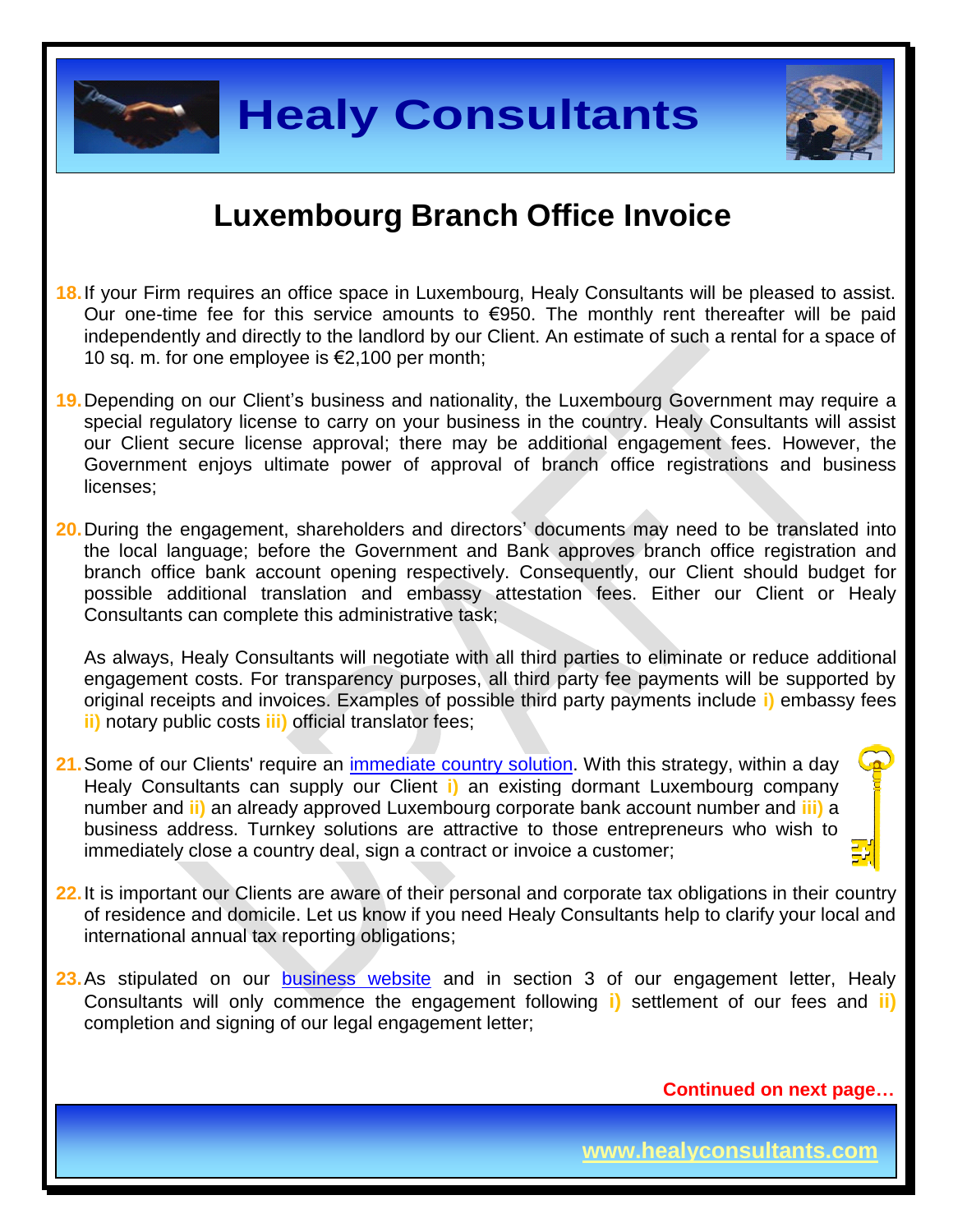



## **Luxembourg Branch Office Invoice**

- **24.**Healy Consultants will only incorporate your company after 75% of [due diligence documentation](http://www.healyconsultants.com/due-diligence/) is received by email. Healy Consultants will only open a corporate bank account after 100% of the Client's original due diligence documentation is received by courier;
- **25.**During the annual renewal engagement with our Client, our in-house [Legal and Compliance](http://www.healyconsultants.com/about-us/key-personnel/cai-xin-profile/)  [Department \(click link\)](http://www.healyconsultants.com/about-us/key-personnel/cai-xin-profile/) reviews the quality and completeness of our Client file. Consequently, Healy Consultants may revert to our Client to ask for more up to date [due diligence documentation;](http://www.healyconsultants.com/due-diligence/)
- **26.**To assist our Clients to minimize foreign exchange costs, we offer the payment in SG\$, Euro, Pounds or US\$. Kindly let me know in which currency your Firm prefers to settle our fees and I will send an updated invoice, thank you;
- 27. Some of our Clients' engage Healy Consultants to [recruit \(click link\)](http://www.healyconsultants.com/corporate-outsourcing-services/how-we-help-our-clients-recruit-quality-employees/) local employees. We have a lot of experience in this area and we are quite skilled at securing quality candidates for our Clients';
- **28.**To efficiently and effectively complete your engagement in a timely manner, we recommend your Firm transfers these funds to Healy Consultants corporate bank account. Thereafter, our Incorporation and Banking Team will aggressively advance your engagement, providing your Firm daily feedback as to engagement status. I would be grateful if you email us the bank transfer advice slip to enable my Accounting Department to accurately and timely identify bank receipts:



Double click on the attachment included here!

 **Continued on next page…**